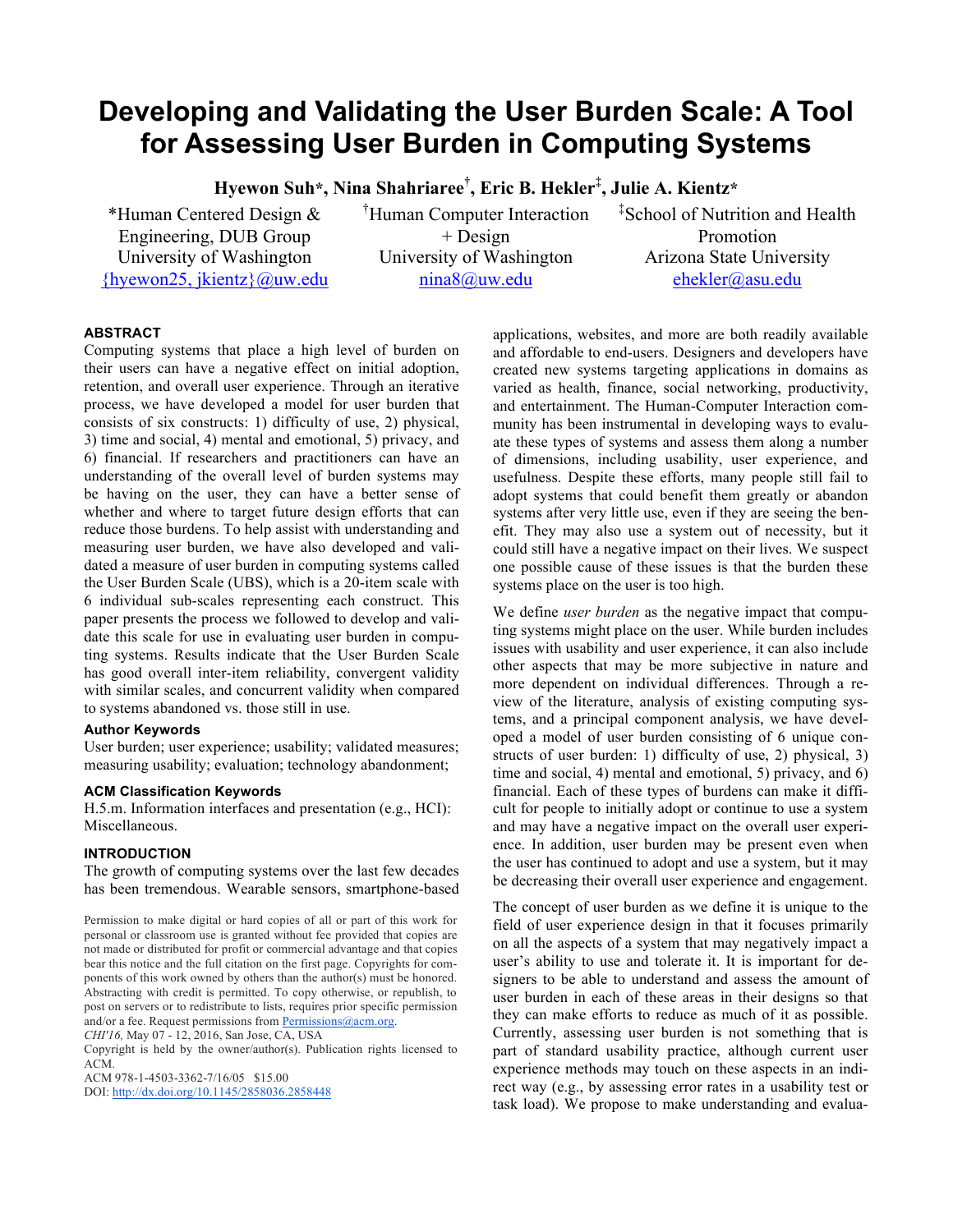tion of user burden a much more systematic and lightweight than existing methods.

Although user burden may be measured by more objective measures, whether a system places a burden for a particular person needs to be assessed on an individual level. For example, if the cost of a smartphone is fixed at \$300 with a \$40 per month subscription fee, this may be an easy expense for someone who is wealthy, but very burdensome for someone from a resource-constrained background. Likewise, a wearable technology shirt may be too heavy and bulky for someone with a smaller frame, but quite comfortable and unnoticeable for someone with a larger build. Because of these individual differences, gathering feedback from a large number of diverse users is important. Many existing methods of assessing user burden may not scale well, and thus we have sought to develop a validated measure of user burden through the form of a questionnaire, called the User Burden Scale (UBS).

In this paper, we describe the development and validation of the UBS. Results indicate that the test has good overall inter-item reliability, convergent validity with similar scales, and concurrent validity when compared to systems abandoned vs. those still in use. We believe that researchers and practitioners can use this scale to assess the overall burden that a computing system places on current users of the system, and we discuss future work that will help expand this approach even further.

# **RELATED WORK**

Here we describe related work in the areas of evaluating computing systems and concepts relating to user burden.

# **Evaluation of Computing Systems**

In the field of HCI, there have been many projects aiming to evaluate computing systems from the user's perspective. Usability is one of the most well-known and well-defined concepts in the human-computer interaction (HCI) research. It was originally defined as the degree of efficiency and effectiveness of the system [7, 24, 44, 45] and has been emphasized to be an important factor in making a successful system [11, 21, 42, 49]. In many early usability studies, the evaluators collected specific measures, such as ease of learning, efficiency of use, memorability, speed and accuracy in performing a task, all of which are believed to reflect aspects of the usability of the system. Based on the collected measures, the evaluators make a conclusion that a certain system has good usability and is ready to be adopted by users or that one version of a system is better than others in terms of one measure or another. However, improving the system in terms of the objective measures does not always mean that the users are satisfied thoroughly with the system.

To overcome the limitation of objective measures, researchers in the field tried to extend the usability concept to emphasize the subjective aspects, including emotional and behavioral factors. Because user preference and satisfaction are not as easy to measure directly, researchers have developed a wide variety of evaluation instruments and usercompleted scales. Some of these instruments include the Questionnaire for User Interaction Satisfaction (QUIS) [14], the Computer User Satisfaction Inventory [32], the NASA Task-Load Index (NASA-TLX) [27], the Software Usability Measurement Inventory (SUMI) [33], the System Usability Scale (SUS) [10], the Purdue Usability Testing Questionnaire (PUTQ) [36], and the IsoMetrics Usability Inventory [22]. To our knowledge, no other scales have attempted to characterize all aspects of user burden as we define it.

In addition, human behavior and decision-making theories such as the Technology Acceptance Model (TAM) and the Value-based Adoption Model (VAM) help us understand the behavioral aspects of technology adoption. TAM, a popular framework developed by Davis [17], suggests that people's adoption of a new technology is dependent on their intention to use it, which is in turn dependent on their perception of the 1) technology's usefulness and 2) ease of use [16, 17]. To account for affective value that is missing from TAM, VAM brings to light the important role of affective value in consumer adoption of new technology. According to VAM, consumers choose whether to adopt a technology or service by weighing the products' perceived cognitive and affective benefit such as usefulness, enjoyment against perceived sacrifices such as fees or technicality, including mental or physical effort. The VAM's perceived sacrifice is closely related to user burden, but it does not include concerns such as social, emotional, privacy, and financial burdens. It also relates specifically to adoption, whereas the User Burden Scale is intended to account for more than just adoption and look at how a computing system negatively impacts the user even after they have already adopted it.

# **Measurements for Different Types of Usability Issues**

The study of user burden owes much to research into usability. In this section, we describe various instruments used to evaluate usability, which have been developed and had their reliability validated over time [37]. In light of other growing concerns over user experience beyond usability, we also included additional literature beyond usability instruments to provide a more holistic picture of user burden. Our work builds upon these previous works to develop a quick, low-cost scale for assessing many different aspects of user burden.

Generating scales involves defining the construct of interest and generating a candidate list of items from the domain of all possible items representing the construct. Cronbach [15] states that instruments should draw representative items from a universal pool in order to ensure content validity. With this respect, we reviewed literature related to evaluation of computing technologies and reviewing existing instruments for scales that could be modified for UBS.

Many of these instruments use the concept of cognitive load as the primary lens to evaluate usability [13, 28]. In questionnaires such as the SUS [10] or NASA-TLX [27], sub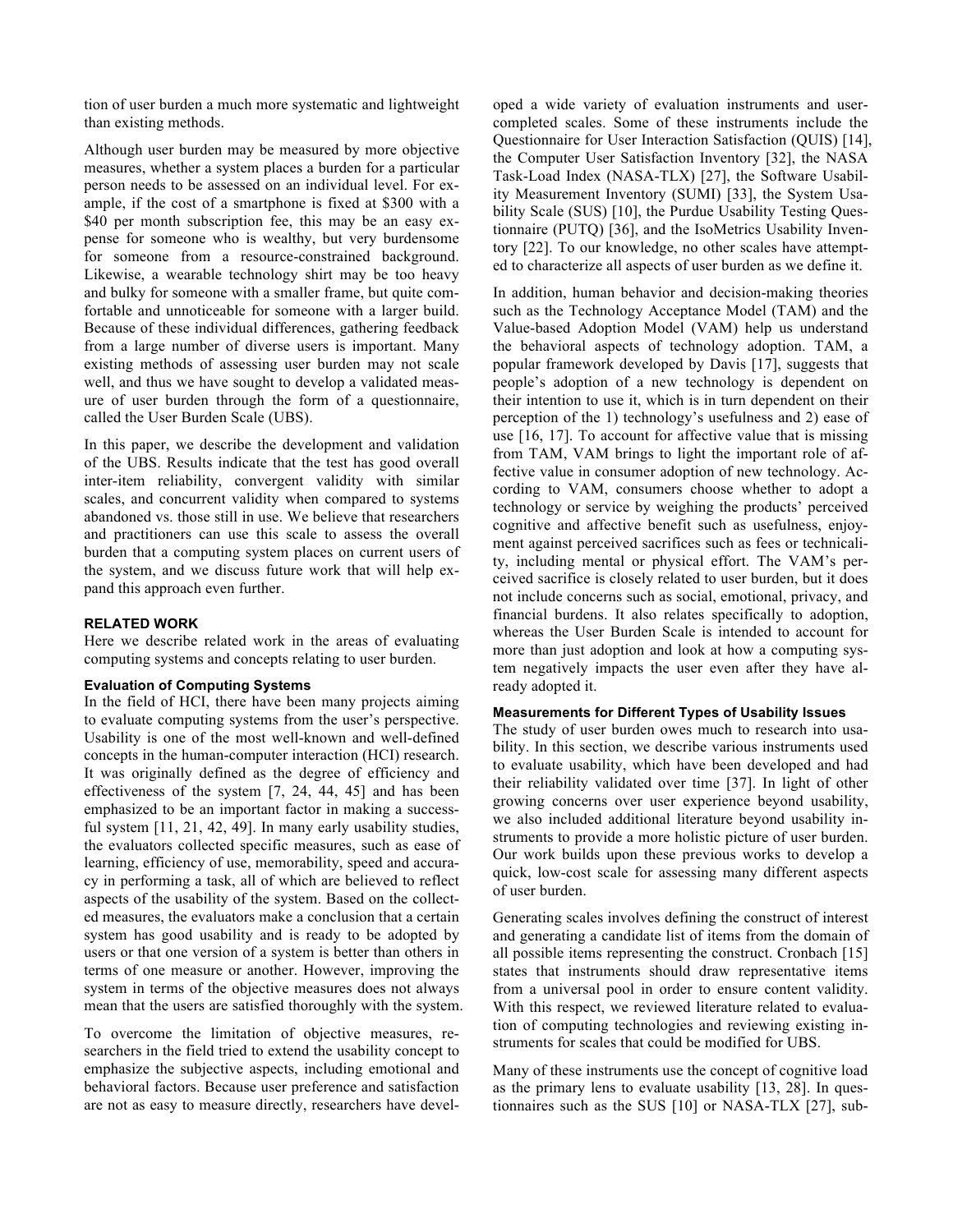jects are asked to self-report on their experiences with the product in terms of how mental, physical, emotional, and temporal factors contribute to their experience in using a particular system. For instance, emotion is measured in terms of when a user experiences frustration with a task they are asked to perform [43].

Growing awareness has led to the development of many tools to measure and evaluate usability in light of accessibility issues, as detailed by [1]. Guidelines like the ISO standards [25] and surveys like the Quebec User Evaluation of Satisfaction with Assistive Technology (QUEST) [18] provide designers and researchers methods for assessing user satisfaction from an accessibility perspective.

For the financial aspects of computing systems, quantitative models to estimate price sensitivity exist in the field of economics with relevance to HCI designers and software developers. Incorporating financial concerns, especially considering how it burdens a particular user, provides a more comprehensive assessment of user burden [26, 35]. In addition, the critical implications of privacy in relation to usability have given rise to various frameworks that can help researchers and designers make these issues more concrete, as demonstrated by [3, 29, 50]. There exists a need to consider privacy as a key aspect of user burden, which we incorporated into our scale.

The social lives of users are increasingly impacted by interactions with computing systems, and thus understanding social burdens is crucial. From the Internet to smartphones and social networking, these ongoing changes create new avenues for psychological researchers seeking to understand the influence these systems can have on the user's social relationships [8]. Including the social dimension in our survey of user burden gives designers and researchers in HCI valuable insights of growing importance.

In cases where user burden has been difficult to measure through subjective self-reporting, researchers and practitioners have used various techniques for measuring physiological and behavioral data in real-time, such as galvanic skin response, eye-tracking, etc. For the purposes of our scale, we specifically wanted to look at different burdens places on the user that they actually feel are burdens. Thus, we focus on what can be learned after the user has experienced the product and measures that can be made quickly and easily from the user's perspective, since it may differ from person to person.

Through a review of the literature, we identified several characteristics or dimensions of usability related issues, which led to the initial user burden scale (Table 1). Although previous studies and theoretical frameworks provide dimensions regarding the subjective preference about the different types of impacts that computing systems may place on the user, there has been not yet been a systematic method for measuring user burdens. Accepting one system or high user satisfaction is not directly translated to having

| Sub-scale                    | <b>Related Literature</b>                                          |
|------------------------------|--------------------------------------------------------------------|
| Difficulty of use            | [[1], [10], [14], [18], [25], [33], [36], [40]                     |
| <b>Physical</b>              | $[2]$ , $[27]$ , $[31]$                                            |
| <b>Social &amp; Time</b>     | [6], [8], [14], [20], [27], [33], [41], [46]                       |
| Mental &<br><b>Emotional</b> | [10], [13], [14], [22], [27], [28], [33], [34],<br>$[36]$ , $[43]$ |
| <b>Privacy</b>               | $[3]$ , $[5]$ , $[29]$ , $[47]$ , $[50]$                           |
| <b>Financial</b>             | $[26]$ , $[35]$                                                    |

**Table 1. UBS-related literature based on the six constructs of user burden**

no burden associated with using it. Thus, this study attempts to define a new way of evaluating systems from a user burden point of view and develop a validated instrument that measures it.

# **INITIAL DEFINITION OF USER BURDEN**

Based on our review of the literature, and a number of rounds of discussion among experts in user-centered design of computing systems, we determined an initial eight types of user burden, which included access, emotional, financial, mental, physical, privacy, social, and time-based burdens. We defined each of those initial categories as follows:

- **Access Burden**: The system does not fit with the abilities or cultural background of the user.
- **Emotional Burden**: The system makes the user feel bad or unnecessarily worry.
- **Financial Burden**: The system costs a significant amount of money for the user to initially purchase or to maintain use.
- **Mental Burden**: The system requires significant attention, concentration, or is distracting.
- **Physical Burden**: The system makes the user physically uncomfortable.
- **Privacy Burden**: The system risks revealing information about a user that he or she would prefer not to share.
- **Social Burden**: The system may disrupt the user's ability to create and sustain social relationships.
- **Time Burden**: The system requires frequent use or a significant amount of time to use.

# **Refining User Burden Via Interviews**

To refine our understanding of initial definitions the user burden categories we developed and to refine them further, we conducted an hour-long, semi-structured, in-person interview study with 12 participants (6 male, 6 female). We recruited participants who were at least 18 years old and use computing technologies on a daily basis via university and group email lists of faculty and students, and by word of mouth. Participants provided a list of five technologies they frequently used, and the research team decided which two technologies about which to interview and survey to ensure a broad spectrum of applications. From 12 participants, we collected data about 24 different computing systems. Because the purpose of the interview was to explore participants' experience with computing technologies and the user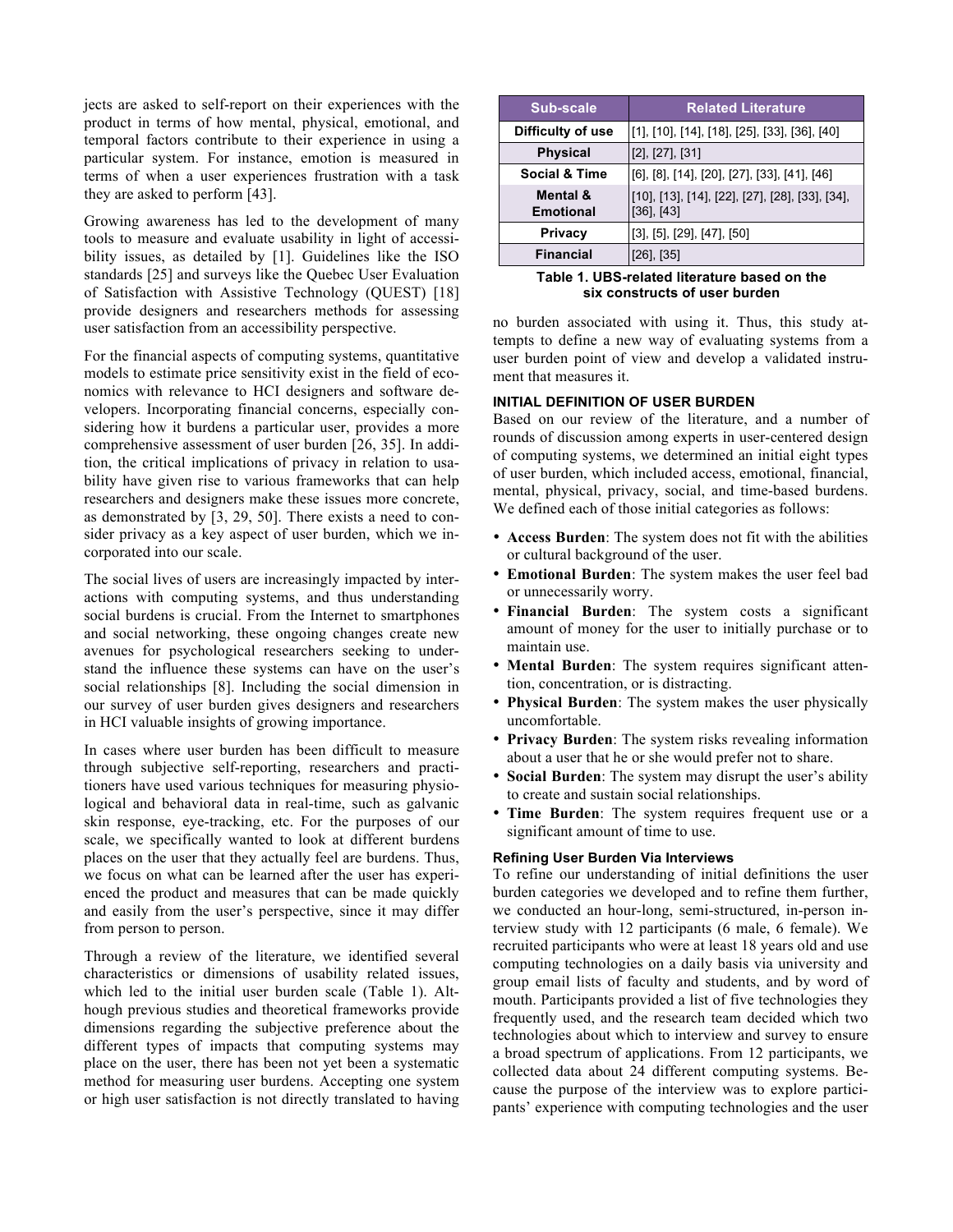| <b>Initial Category</b>                                                                                                                 | <b>Sample Interview Prompt</b>                                                                    | <b>Interview Participant Statement</b>                                                                                                                                                                                                                                                                                                      |  |  |  |
|-----------------------------------------------------------------------------------------------------------------------------------------|---------------------------------------------------------------------------------------------------|---------------------------------------------------------------------------------------------------------------------------------------------------------------------------------------------------------------------------------------------------------------------------------------------------------------------------------------------|--|--|--|
| <b>Access</b>                                                                                                                           | [Steam] Have you ever felt difficulty in<br>seeing, hearing, or manipulating the system?          | "Sometimes the graphics requirements are too high for my laptop or<br>sometimes it will just mess up. There will be some kind of lag or some-<br>thing, and I can't see properly, and then I'll die."                                                                                                                                       |  |  |  |
| [MS Word] Has using the system ever made<br><b>Emotional</b><br>you feel bad, other than the frustration that<br>you mentioned already? |                                                                                                   | "Yeah, well I mean, general software crashes. I've definitely lost infor-<br>mation. That makes me feel bad. Sometimes the auto-save doesn't catch<br>it all."                                                                                                                                                                              |  |  |  |
| <b>Financial</b>                                                                                                                        | [MapMyRun] Was the amount that you<br>spent on the system the amount that you<br>expected to pay? | "No. I was very disappointed actually. Of all the apps that I paid for,<br>and I love MapMyRun, but the features you pay for really aren't worth<br>$$6.00$ a month."                                                                                                                                                                       |  |  |  |
| <b>Mental</b>                                                                                                                           | [Garmin] What did you have to do to learn<br>how to use the system?                               | "The Garmin was a little more challenging and there was a lot of trial<br>and error and looking things up a little bit. I had a manual because some<br>of the options and features weren't quite intuitive. But the Google Maps<br>navigation is pretty straight forward."                                                                  |  |  |  |
| <b>Physical</b>                                                                                                                         | [FaceTime] Have you ever felt physically<br>uncomfortable while using the system?                 | "Yeah. It actually heats up very fast, so it becomes very hot. Also, as<br>with many Apple products, it is rounded, and it's very thin, so it's very<br>hard to set down."                                                                                                                                                                  |  |  |  |
| [Netflix] Were there any steps that you have<br><b>Privacy</b><br>taken to ensure your privacy?                                         |                                                                                                   | "Not really with Netflix, since it's pretty easy to use. I would actually<br>rate movies actively so that it would recommend something that I want<br>to see.  I don't worry about Netflix using my personal information."                                                                                                                  |  |  |  |
| <b>Social</b>                                                                                                                           | [MapMyRun] How does using this system<br>impact your relationship with others?                    | "I think My dad, for example, really quite likes it because when it<br>goes to my Facebook, he always likes it because to him it's probably<br>like because I'm from England so he's in England. He sees when I go to<br>a new place and go for a run. I think he quite likes that. He can see I'm<br>in Seattle or Vancouver or whatever." |  |  |  |
| <b>Time</b>                                                                                                                             | [Reddit] Does the time that you spend on<br>Reddit match your desire to use to Reddit?            | "No, I'd love to use it a lot less but I'd usually do it during times of<br>boredom, which means I'm bored a lot."                                                                                                                                                                                                                          |  |  |  |

**Table 2. Sample interview prompts and sample coded phrases for each initial category of user burden.**

burden associated with it, interview questions were semistructured and open-ended to facilitate interviewees in bringing up new ideas during the interview. Interview methods were patterned after Weiss' [48] techniques. As a token of appreciation, participants received \$25 in gift cards for their participation. All interviews were audio recorded and transcribed.

We analyzed interview transcripts using thematic analysis [9], creating thematic connections of interview data. Several iterations of this process produced refined and distinct themes. In addition to this, all interview statements were examined and for the statements implying or identifying user burdens, two authors assigned them to one of corresponding eight user burden scales (Table 2). The results of these interviews indicated that the initial categories we defined were consistent with expressions of user burden from end users, and that we could move forward to a more formal validation of the categories into constructs and the definition of a scale.

# **CONSTRUCT VALIDITY & QUESTIONNAIRE DESIGN**

We aimed to design a questionnaire that could be used by designers and developers in the field to evaluate existing technologies that have been used in real world situations. Following the requirements and guidelines of scale development procedures used by Yarosh et al. [51], we came up with several requirements for UBS:

- Measure different categories of perceived user burden in using technologies.
- Refer to a specific system, but be generic to be applicable to a wide range of technologies.
- Be quick to administer.
- Demonstrate reliability and validity on multiple metrics.
- Be sensitive enough to detect differences between technologies.

# **Identification & Development of Scales**

After defining the initial eight categories of burden, the research team brainstormed and developed preliminary scales for each category of user burden. This process yielded 15 items in each of eight categories. Review and discussion by three experts led to eliminating and re-writing a significant portion of the questions, resulting a draft of the survey with 64 items (8 items on each scale). Through 5 rounds of pilot studies with over 922 participants Amazon Mechanical Turk (MTurk), we continued eliminating items to make it brief and concise and to remove questions that were confusing, resulting 8 scales with 26 items. At this point, the items were measured using a five-point Likert scale ranging from strongly disagree (1) to strongly agree (5), with a mix of positively and negatively framed questions. Throughout pilot studies, tasks given to participants were always completing the most recent user burden scale questionnaire at the moment. In the first round (15 items in each of eight categories), we asked participants to complete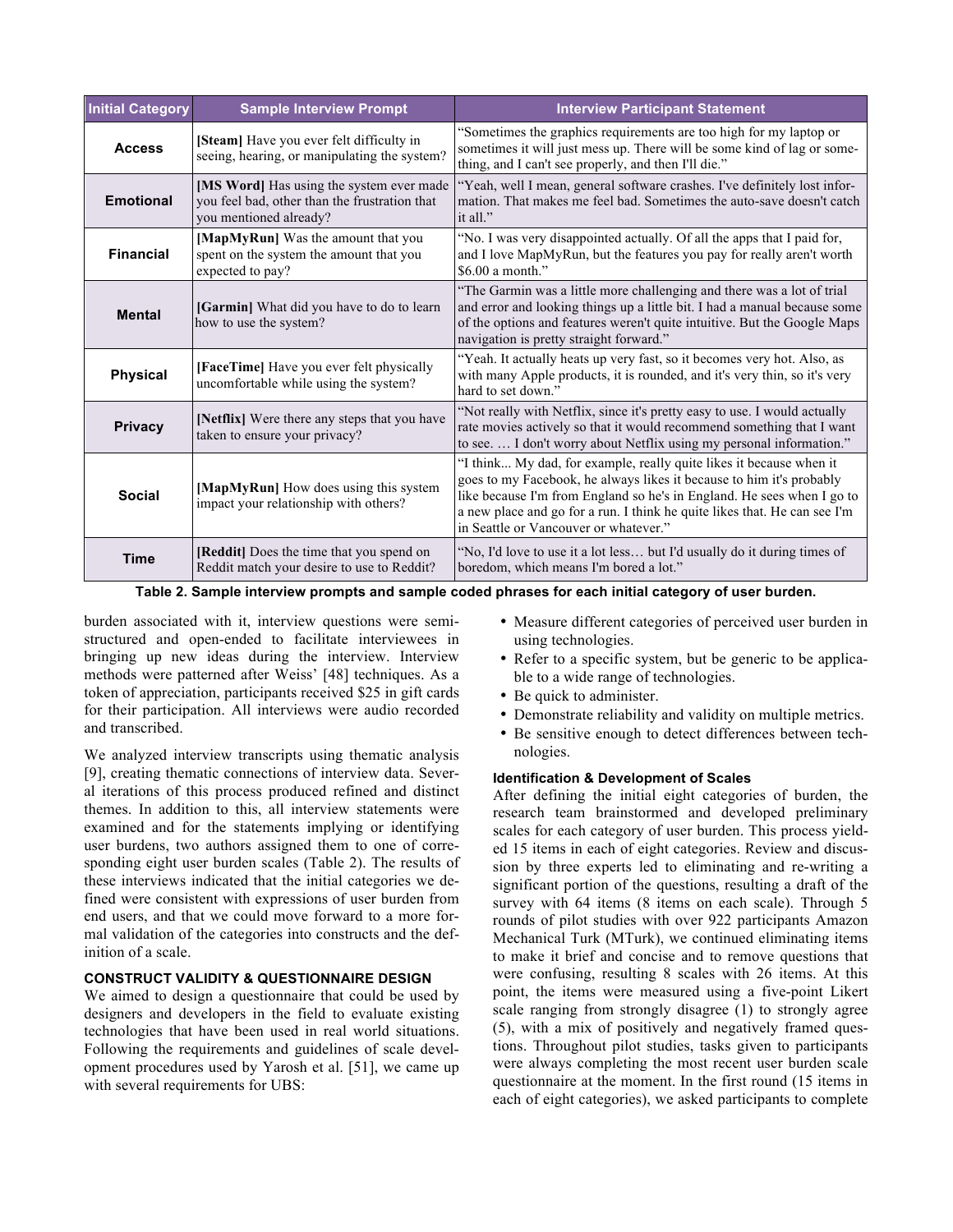the survey on a single, specific system: Facebook. However, because we wanted our survey to be generalizable to any interactive systems, each of the subsequent rounds of testing asked participants to choose an interactive system that they use frequently or one that they have previously used that they have now abandoned. Based on these preliminary results and discussion amongst the research team, we decided to convert all of the questions be negatively framed (since user burden was considered a negative experience) and use two different 5-point scales to add additional nuance beyond a simple Likert scale. The two final response types are as follows:

**Response Type 1 (Frequency/Occurrence):** 0 = Never; 1  $=$  A little bit of the time; 2 = Sometimes; 3 = Very often; and  $4 =$  All of the time.

**Response Type 2 (Degree/Magnitude):**  $0 = Not at all$ ;  $1 =$ A little bit;  $2 =$  Somewhat;  $3 =$  Very much;  $4 =$  Extremely

## **Principal Component Analysis**

To explore whether our initial 8 categories of user burden held up as constructs and to reduce the number of questions with statistical analysis, we deployed the 26-item survey (all negatively phrased with two response types) via Amazon's Mechanical Turk. 300 participants completed this version of the UBS on an interactive system that they frequently use or one that they have previously used but they have now abandoned. A total of 274 responses remained after filtering by location and survey completion time less than 60 seconds. For remaining 274 responses, the principal component analysis was used to extract the components and this was followed by a varimax (orthogonal) rotation.

|                                                                                | <b>Initial</b>           | <b>Rotated Factor Pattern</b> |                 |                         |                                  |                |                  |
|--------------------------------------------------------------------------------|--------------------------|-------------------------------|-----------------|-------------------------|----------------------------------|----------------|------------------|
|                                                                                | user<br>burden<br>group* | <b>Difficulty</b><br>of use   | <b>Physical</b> | Time &<br><b>Social</b> | <b>Mental &amp;</b><br>Emotional | <b>Privacy</b> | <b>Financial</b> |
| I need assistance from another person to use [X].                              | A                        | .78                           |                 |                         |                                  |                |                  |
| [X] demands too much mental effort.                                            | M                        | .77                           |                 |                         |                                  |                |                  |
| It takes too long for me to do what I want to do with [X].                     | T.                       | .69                           |                 |                         |                                  |                |                  |
| [X] is hard to learn.                                                          | M                        | .69                           |                 |                         |                                  |                |                  |
| I get frustrated when using [X].                                               | M                        | .68                           |                 |                         |                                  |                |                  |
| Information, such as visual cues or sounds, from [X] is<br>hard to understand. | A                        | .60                           |                 |                         |                                  |                |                  |
| The value of [X] is not worth the cost to me.                                  | F                        | .47                           |                 |                         |                                  |                |                  |
| Using [X] too much creates physical discomfort.                                | Ph                       |                               | .74             |                         |                                  |                |                  |
| [X] has made me feel physical pain.                                            | Ph                       |                               | .67             |                         |                                  |                |                  |
| [X] is not appropriate for my cultural background.                             | Α                        |                               | .62             |                         |                                  |                |                  |
| I don't want others to know that I use [X].                                    | S                        |                               | .61             |                         |                                  |                |                  |
| Use of [X] is too physically demanding.                                        | Ph                       |                               | .53             |                         |                                  |                |                  |
| I spend too much time using [X].                                               | Τ                        |                               |                 | .85                     |                                  |                |                  |
| I use [X] more often than I should.                                            | T.                       |                               |                 | .85                     |                                  |                |                  |
| [X] distracts me from social situations.                                       | S                        |                               |                 | .73                     |                                  |                |                  |
| Using [X] has a negative effect on my social life.                             | S                        |                               |                 | .61                     |                                  |                |                  |
| [X] requires me to remember too much information.                              | M                        |                               |                 |                         | .66                              |                |                  |
| [X] presents too much information at once.                                     | M                        |                               |                 |                         | .65                              |                |                  |
| Using [X] makes me feel like a bad person.                                     | Ε                        |                               |                 |                         | .64                              |                |                  |
| I feel guilty when I use [X].                                                  | E                        |                               |                 |                         | .64                              |                |                  |
| [X] forces me to make changes to how I normally use digi-<br>tal technologies. | Α                        |                               |                 |                         | .56                              |                |                  |
| I am worried about what information gets shared by [X].                        | Pr                       |                               |                 |                         |                                  | .88            |                  |
| [X]'s policies about privacy are not trustworthy.                              | Pr                       |                               |                 |                         |                                  | .83            |                  |
| [X] requires me to do a lot to maintain my privacy within it.                  | Pr                       |                               |                 |                         |                                  | .78            |                  |
| [X] is too expensive.                                                          | F                        |                               |                 |                         |                                  |                | .88              |
| The upfront cost to using [X] is too high.                                     | F                        |                               |                 |                         |                                  |                | .81              |

**Table 3. Factor loadings and communalities based on a principal components analysis (PCA) with varimax rotation for 26 items (N = 274). Items included in the final questions set are highlighted** *(\* A: Access, E: Emotional, F: Financial, M: Mental, Ph: Physical, Pr: Privacy, S: Social, T: Time)*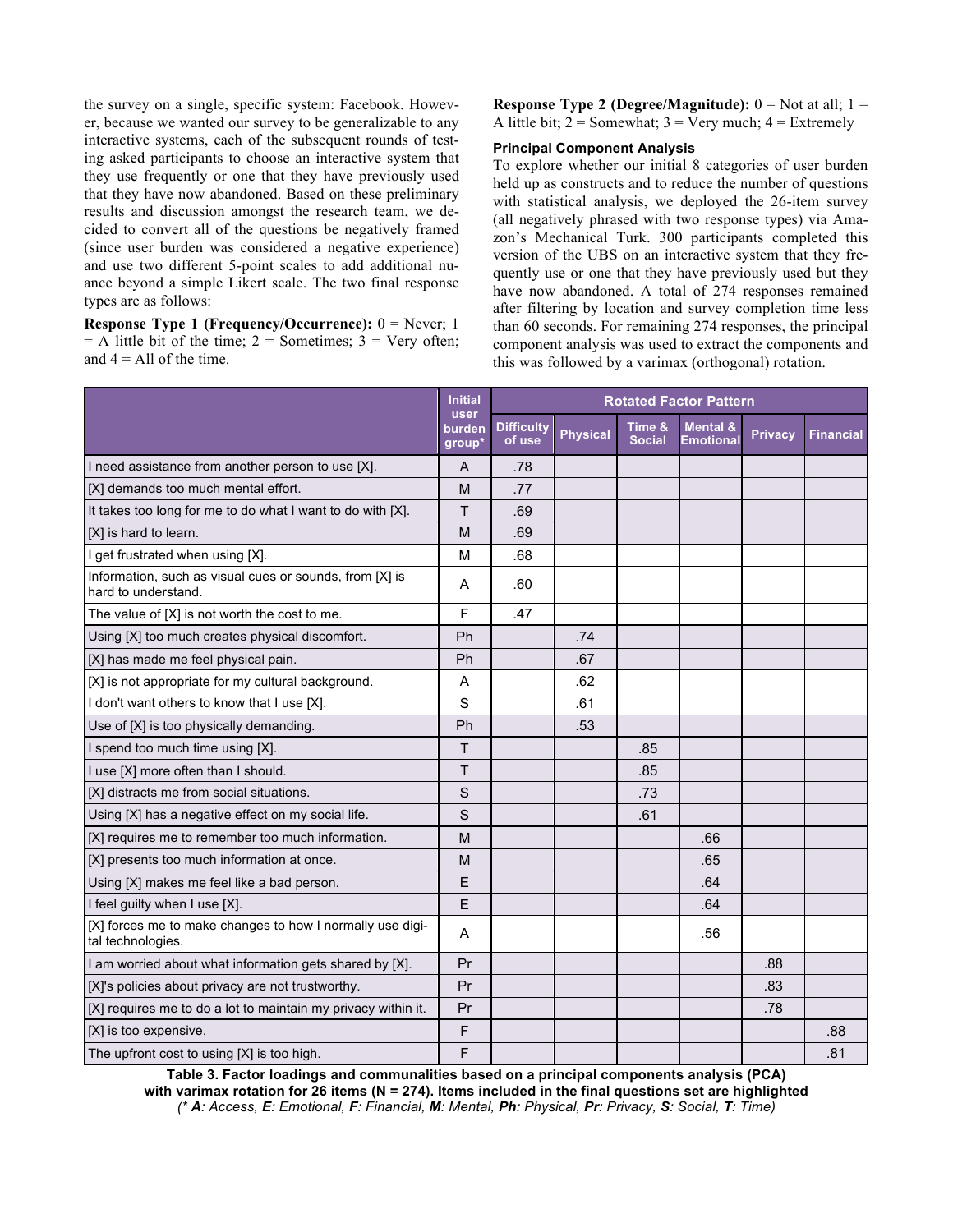After principal component analysis of factor extraction, only the first six components displayed eigenvalues greater than 1, not eight. The results of a scree test also suggested that the first six components were meaningful. Therefore, the first six components were retained for rotation. Combined, components 1 to 6 accounted for 67% of the total variance.

Questionnaire items and corresponding factor loadings are presented in Table 3. With this result, we carefully selected items to be included in the final question set. We chose the 4 items of highest loading from each factor. The *Privacy* and *Financial* constructs had less than 4 items, and we chose all of them. One exception was made for the *Physical* construct, where we chose to include the two items with highest factor loading and then included the 5th item which had slightly lower factor loading but seemed more relevant to the overall construct. In addition to eliminating items, the PCA also resulted in changes in the user burden constructs. Through the PCA, *Mental and Emotional* burden categories were combined into one construct, as were *Time and Social* burdens. We also developed a new construct, Difficulty of Use burden, and eliminated the *Accessible* burden construct as it was covered in the other constructs. Overall, these analyses indicated that six distinct factors were underlying in the model of user burden and a total of six items were eliminated because they did not contribute to a simple factor structure.

# **FINAL USER BURDEN CONSTRUCTS & QUESTION SET**

Based on our initial exploration and the construct validity using principal component analysis, we refined our initial proposed categories into a model consisting of six constructs, as well as our definitions for each construct.

## **User Burden Construct Definitions**

Below we provide a definition of each of the final constructs and two or three examples of systems that we considered to place a high burden on the user in this area.

#### *Difficulty of Use Burden*

The system does not fit with the abilities of the user and is difficult to use. *Example systems:* i) A photo editing software package with a steep learning curve; ii) A website that is not compatible with a blind user's preferred screen reader.

#### *Physical Burden*

The system makes the user physically uncomfortable. *Example systems:* i) A body-worn sleep sensor that gives the user a rash if worn too long; ii) A text-entry system that causes repetitive stress injuries in the wrist due to over use.

#### *Time & Social Burden*

The system may require a significant amount of time to use or disrupt the user's ability to create and sustain social relationships. *Example systems:* i) A mobile food diary that requires several minutes to enter each item of food consumed throughout the day; ii) A mobile application that makes noise and annoys others who are working nearby the

user; iii) A system that automatically sends emails to everyone on a user's contact list.

#### *Mental & Emotional Burden*

The system requires significant attention, concentration, or is distracting, or makes the user feel bad or unnecessarily worry. *Example systems:* i) An exergame that shames an overweight person who plays it if they are too heavy; ii) A phone-based news application that constantly sends the user disruptive reminders; iii) a system that overwhelms the user with a confusing visual display.

#### *Privacy Burden*

The system risks revealing information about a user that he or she would prefer not to share. *Example systems:* i) A weight scale that by default automatically posts a user's age and weight to their social media accounts; ii) A social networking system that reveals personal information to others without the user's consent.

#### *Financial Burden*

The system costs a significant amount of money for the user to initially purchase or to maintain use. *Example systems:* i) A bicycle GPS system that has a high initial cost and is expensive to replace if damaged or stolen; ii) A video streaming service that requires a costly monthly fee.

# **Final Scale and Question Set**

Throughout the questionnaire design, UBS aimed to cover a wide range of user burden associated with using technologies. After multiple iterations of pilot studies and analysis, the final UBS consisted of 6 subscales representing the 6 constructs defined above with 20 total items. To be able to use UBS for both systems that people currently use and systems they used once but have abandoned, UBS has both a past tense as well as present tense version. The full text of the scales and questions are presented in Table 4.

# **VALIDATION PROCESS**

To provide evidence regarding reliability and validity of the refined scales, we deployed the survey on Mechanical Turk and conducted three different analyses: 1) inter-item reliability; 2) convergent validity with existing instruments; and 3) the sensitivity of the instrument.

#### **Methods**

To test the User Burden Scale with a large sample, we deployed an online version of UBS again on Mechanical Turk. We asked participants to complete the new 20-item version of the UBS, the NASA Task-Load Index (NASA TLX), and the System Usability Scale (SUS) two times each: one for a computing system they currently use and one for a computing system they once used but have now abandoned (hence also the test of present and past tense). The order of answering on using vs. abandoned technologies was counter-balanced while the order of UBS, TLX and SUS was always in the order written. To be able to take our survey, we required that participants be at least 18 years old, reside in the United States, and be frequent users of any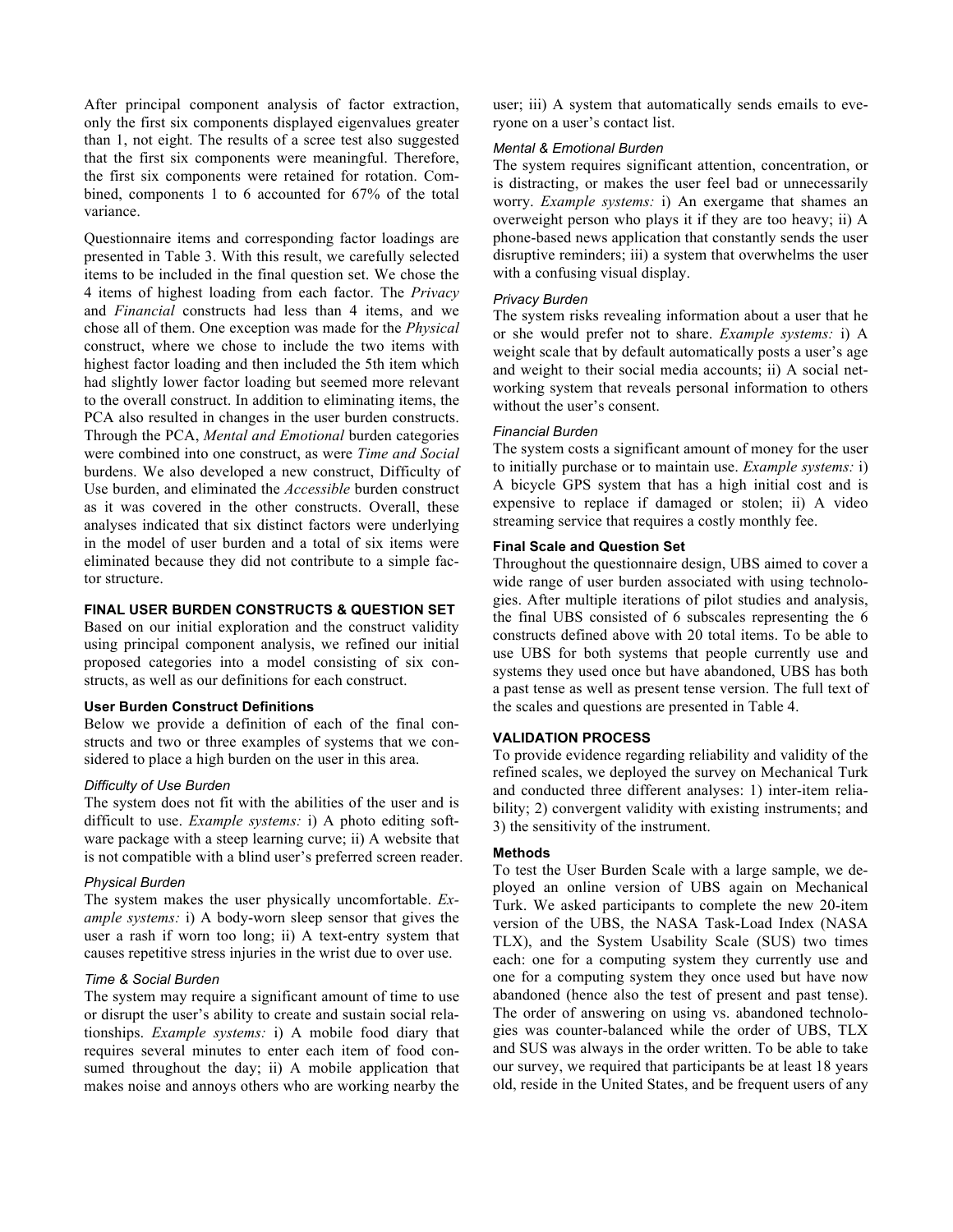|                                 | #                                   |  | <b>Final User Burden Scale Question Set and Subscales</b>     |                                                               |                |  |
|---------------------------------|-------------------------------------|--|---------------------------------------------------------------|---------------------------------------------------------------|----------------|--|
|                                 |                                     |  | <b>Currently using (present tense)</b>                        | Abandoned (past tense)                                        | type           |  |
|                                 | 1                                   |  | I need assistance from another person to use [X].             | I needed assistance from another person to use [X].           | 1              |  |
|                                 | $\mathbf{2}$                        |  | [X] demands too much mental effort.                           | [X] demanded too much mental effort.                          | 1              |  |
| Difficulty of Use               | 3                                   |  | It takes too long for me to do what I want to do with [X].    | It took too long for me to do what I wanted to do with [X].   | 1              |  |
|                                 | 4                                   |  | [X] is hard to learn.                                         | [X] was hard to learn.                                        | 2              |  |
|                                 | 5                                   |  | Using [X] too much creates physical discomfort.               | Using [X] too much created physical discomfort.               | 2              |  |
| Physical                        | 6                                   |  | [X] has made me feel physical pain.                           | [X] had made me feel physical pain.                           | 1              |  |
|                                 | $\overline{7}$                      |  | Use of [X] is too physically demanding.                       | Use of [X] was too physically demanding.                      | $\mathbf{1}$   |  |
|                                 | 8                                   |  | I spend too much time using [X].                              | I spent too much time using [X].                              | $\overline{2}$ |  |
| Time and<br>Social              | 9                                   |  | I use [X] more often than I should.                           | I used [X] more often than I should have.                     | 1              |  |
|                                 | 10                                  |  | [X] distracts me from social situations.                      | [X] distracted me from social situations.                     | 1              |  |
|                                 | 11                                  |  | Using [X] has a negative effect on my social life.            | Using [X] had a negative effect on my social life.            | 1              |  |
|                                 | 12                                  |  | [X] requires me to remember too much information.             | [X] required me to remember too much information.             | $\mathbf{1}$   |  |
| <b>Mental and<br/>Emotional</b> | 13                                  |  | [X] presents too much information at once.                    | [X] presented too much information at once.                   | $\mathbf{1}$   |  |
|                                 | 14                                  |  | Using [X] makes me feel like a bad person.                    | Using [X] made me feel like a bad person.                     | $\mathbf{1}$   |  |
|                                 | 15<br>I feel guilty when I use [X]. |  |                                                               | I felt guilty when I used [X].                                | $\mathbf{1}$   |  |
|                                 | 16                                  |  | I am worried about what information gets shared by [X].       | I was worried about what information got shared by [X].       | $\overline{2}$ |  |
| Privacy                         | 17                                  |  | [X]'s policies about privacy are not trustworthy.             | [X]'s policies about privacy were not trustworthy.            | 2              |  |
|                                 | 18                                  |  | [X] requires me to do a lot to maintain my privacy within it. | [X] required me to do a lot to maintain my privacy within it. | 1              |  |
|                                 | 19                                  |  | [X] is too expensive.                                         | [X] was too expensive.                                        |                |  |
| Financial                       | 20                                  |  | The upfront cost to using [X] is too high.                    | The upfront cost to using [X] was too high.                   |                |  |
|                                 | <b>Reporting</b><br><b>Value</b>    |  | <b>Response Type 1</b>                                        | <b>Response Type 2</b>                                        |                |  |
|                                 | 0                                   |  | Never                                                         | Not at all                                                    |                |  |
|                                 | $\mathbf{1}$                        |  | A little bit of the time                                      | A little bit                                                  |                |  |
|                                 | $\overline{c}$                      |  | Sometimes                                                     | Somewhat                                                      |                |  |
|                                 | 3                                   |  | Very often                                                    | Very much                                                     |                |  |
| 4<br>All of the time            |                                     |  | Extremely                                                     |                                                               |                |  |

**Table 4. User Burden Scale items and categories. [X] is the name of the system being investigated. The order of item was randomized and two response types were used as appropriate. Of the 20 items, 13 used Response Type 1 and 7 used Response Type 2.**

| <b>Using</b><br><b>System</b> | # of responses                            | <b>Abandoned</b><br><b>System</b> | # of responses                            |
|-------------------------------|-------------------------------------------|-----------------------------------|-------------------------------------------|
| Facebook                      | 78                                        | <b>Skype</b>                      | 65                                        |
| <b>Netflix</b>                | 65                                        | Facebook                          | 55                                        |
| YouTube                       | 42                                        | Wii                               | 31                                        |
| Gmail                         | 38                                        | <b>Dropbox</b>                    | 30                                        |
| <b>PayPal</b>                 | 18                                        | <b>Netflix</b>                    | 23                                        |
| iPad                          | 17                                        | PayPal                            | 22                                        |
| Kindle                        | 16                                        | Kindle                            | 15                                        |
| <b>Skype</b>                  | 12                                        | <b>Fitbit</b>                     | 13                                        |
| <b>Fitbit</b>                 | 10                                        | Gmail                             | 11                                        |
| iPhone                        | 8                                         | <b>MS Word</b>                    | 9                                         |
| Other                         | 71 (45 distinct)                          | Other                             | 101 (50 distinct)                         |
| <b>TOTAL</b>                  | 375 responses with<br>55 distinct systems | <b>TOTAL</b>                      | 375 responses with<br>60 distinct systems |

**Table 5. List of systems participants rated using UBS**

type of computing system. Qualified participants took the survey on a computing system of their choice. Some of popular systems participants named are in Table 5. There were a number of systems currently used by some participants but had also been abandoned by others. We expected 7-10 minutes to complete two sets of three surveys (UBS, NASA TLX and SUS) and compensated participants \$0.80 through Mechanical Turk for their task. A total of 396 participants completed all the surveys. We filtered out some responses (i.e., 9 participants outside the United States and 12 who took too short of time to complete (less than 3 minutes for the entire survey)). The remaining 375 responses were analyzed to examine the reliability and validity of the questionnaire.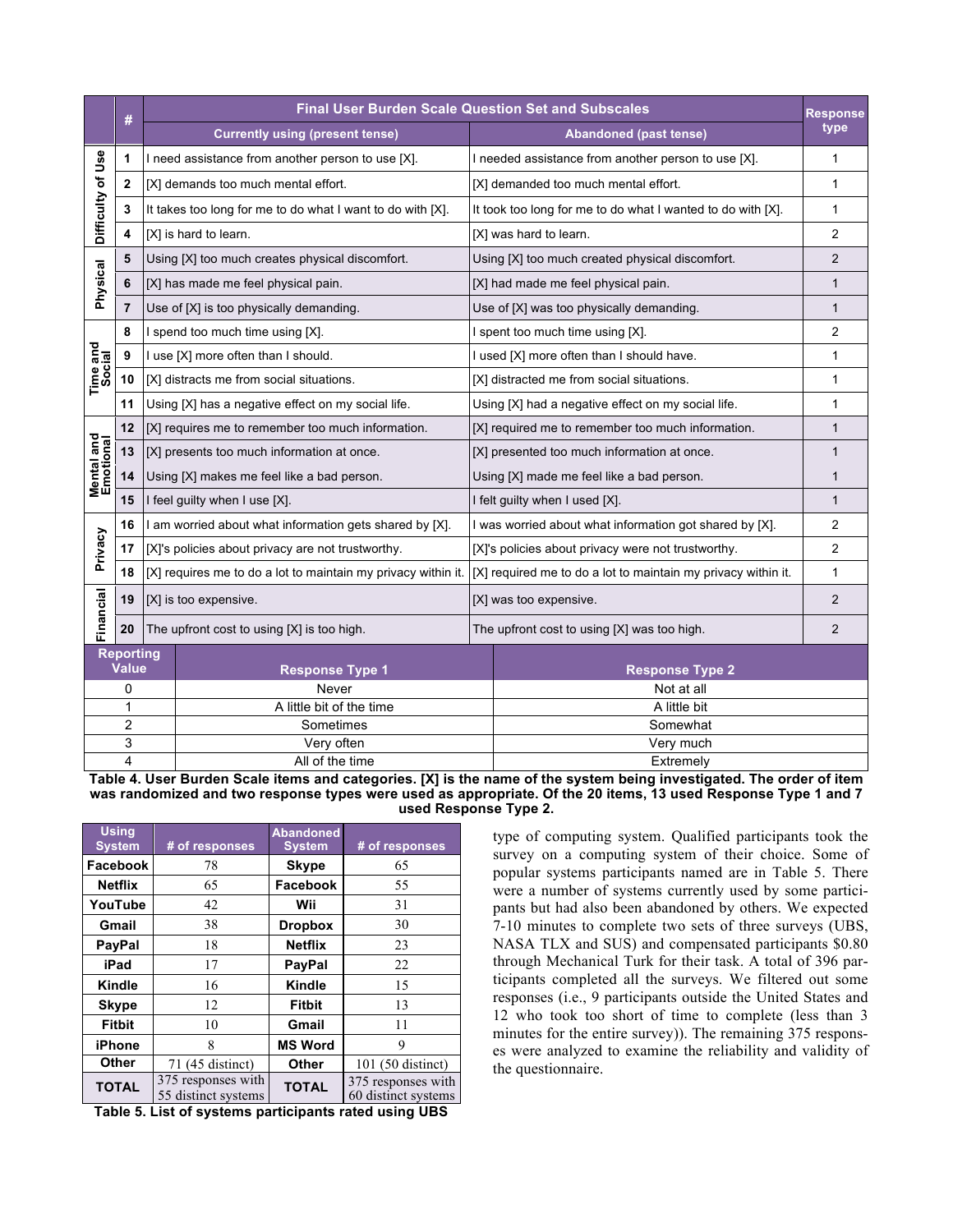| Subscale Burden Type # of items |    | Cronbach's alpha |
|---------------------------------|----|------------------|
| <b>Difficulty of Use</b>        |    | 0.817            |
| <b>Physical</b>                 | 3  | 0.814            |
| <b>Time and Social</b>          |    | 0.862            |
| <b>Mental and Emotional</b>     |    | 0.728            |
| <b>Privacy</b>                  | 3  | 0.890            |
| <b>Financial</b>                | 2  | 0.891            |
| <b>OVERALL</b>                  | 20 | 0.883            |

**Table 6. Subscale Reliability Using Cronbach's Alpha Coefficient for UBS (N=750).**

## **Results**

We report the results of the User Burden Scale validation process in terms of inter-item reliability, convergent validity with existing instruments, and concurrent validity sensitivity in detecting differences between technologies.

#### *Inter-item Reliability*

With 750 survey responses from 375 participants (two technologies per participant), we calculated the inter-item reliability metrics of the UBS (Table 6). All of subscales had good internal consistency  $(> 0.8)$ , with the exception of the *Mental and Emotional* burden subscale, which was still in the acceptable  $(> 0.7)$  range [23]. This is promising because it is generally known that Cronbach's alpha is dependent on the number of items: fewer items will likely lead to a low alpha, whereas many items will increase reliability. So, it is common for scales with only a few items per construct (3 to 6) to yield a lower alpha [19, 38]. Our questionnaire achieved good alpha values across even a small number of items within each subscale. The entire UBS also attained a good Cronbach's alpha of 0.883, indicating the survey has good internal consistency as a whole.

## *Convergent Validity with Existing Validated Instruments*

In addition to the UBS, we asked participants to complete the NASA Task Load Index (NASA-TLX) scale and the System Usability Scale (SUS) to see the relationship between the perceived workload of the system and user burden and that of the system's usability and user burden. We hypothesized that those participants who reported having greater user burden with certain technologies would report higher NASA-TLX scores and lower SUS scores. To test these hypotheses, we ran a Spearman's rank-order correlation. In accordance with our assumption, there were significant positive correlations between the UBS and the NASA-TLX  $(r(748) = 0.506, p < 0.001)$ . Correlation between the UBS and SUS was significantly negative  $(r(748) = -0.366)$ ,  $p < 0.001$ ). This result indicates that although UBS evaluates technologies from different dimensions than the NASA-TLX and SUS, it has good convergence with it.

# *Concurrent Validity for Technologies Used or Abandoned*

We also wanted to determine if the UBS is sensitive enough to detect differences between technologies with lower user burden (those likely to be still in use) than those with higher user burden (those likely to be abandoned). To compare

| <b>Burden</b><br><b>Subscale</b> | Using          | <b>Abandoned</b> | <b>Conditions</b>  |
|----------------------------------|----------------|------------------|--------------------|
| Difficulty of                    | $M = 1.22$     | $M = 3.83$       | $t(748) = -12.102$ |
| Use                              | $(SD = 1.832)$ | $(SD = 3.759)$   | (p < 0.001)        |
| <b>Physical</b>                  | $M = 0.52$     | $M = 0.99$       | $t(748) = -3.696$  |
|                                  | $(SD = 1.375)$ | $(SD = 2.038)$   | (p < 0.001)        |
| Time and                         | $M = 4.57$     | $M = 3.14$       | $t(748) = 4.997$   |
| Social                           | $(SD = 3.791)$ | $(SD = 4.009)$   | (p < 0.001)        |
| Mental and                       | $M = 1.39$     | $M = 2.37$       | $t(748) = -5.183$  |
| Emotional                        | $(SD = 1.940)$ | $(SD = 3.112)$   | (p < 0.001)        |
| Privacy                          | $M = 2.59$     | $M = 3.66$       | $t(748) = -4.326$  |
|                                  | $(SD = 2.780)$ | $(SD = 3.926)$   | (p < 0.001)        |
| Financial                        | $M = 0.93$     | $M = 1.38$       | $t(748) = -3.231$  |
|                                  | $(SD = 1.684)$ | $(SD = 2.132)$   | $(p = 0.001)$      |
| <b>OVERALL</b>                   | $M = 11.21$    | $M = 15.38$      | $t(748) = -5.074$  |
|                                  | $(SD = 8.979)$ | $(SD = 13.132)$  | (p < 0.001)        |

#### **Table 7. Comparing different computing systems based on UBS sum using Independent Samples** *t***-Test (N=375 each on using and abandoned technologies).**

survey responses on two technologies (using vs. abandoned) by 375 participants, we ran an independent samples *t*-test, where the test variable was sum of each scale and grouping was *using* vs. *abandoned*. For all burden scales and the overall questionnaire, the UBS score difference between the two technologies was statistically significant (p  $\leq$  0.001) (Table 7). This suggests that the UBS is sensitive to detect differences between used and abandoned technologies. One thing to note is that for all subscales except *Time and Social*, the user burden was higher for abandoned system than for systems still in use but for *Time and Social*, it was the opposite. It may be that *Time and Social* burdens are not as good of predictors of abandonment than the other constructs. One reason for this may be that technologies often become abandoned when they are no longer used, which would mean they were not imposing a time burden or interfering socially.

# **DISCUSSION**

In this section, we provide guidelines for administrating the User Burden Scale, including how to score and interpret the results and general usage guidelines. We also discuss its limitation and future directions.

#### **UBS Scoring and Analysis and Guidelines for Use**

The User Burden Scale users two 5-point scales (ranging from 0 to 4). This allows the scale to have a higher score resulting in a higher level of user burden. Given that there are 20 total questions, the maximum score is 80 and the minimum score is 0. So that the score is comparable across systems and across users, we recommend that participants be required to answer every question. If a participant feels that they cannot answer a particular question or that it is not applicable, they should be instructed to choose the 0 value for that item since it is likely that item is not a burden. Because each subscale had a good alpha value, survey administrators may also choose to only administer the subscales relevant to the system of interest. If the administrator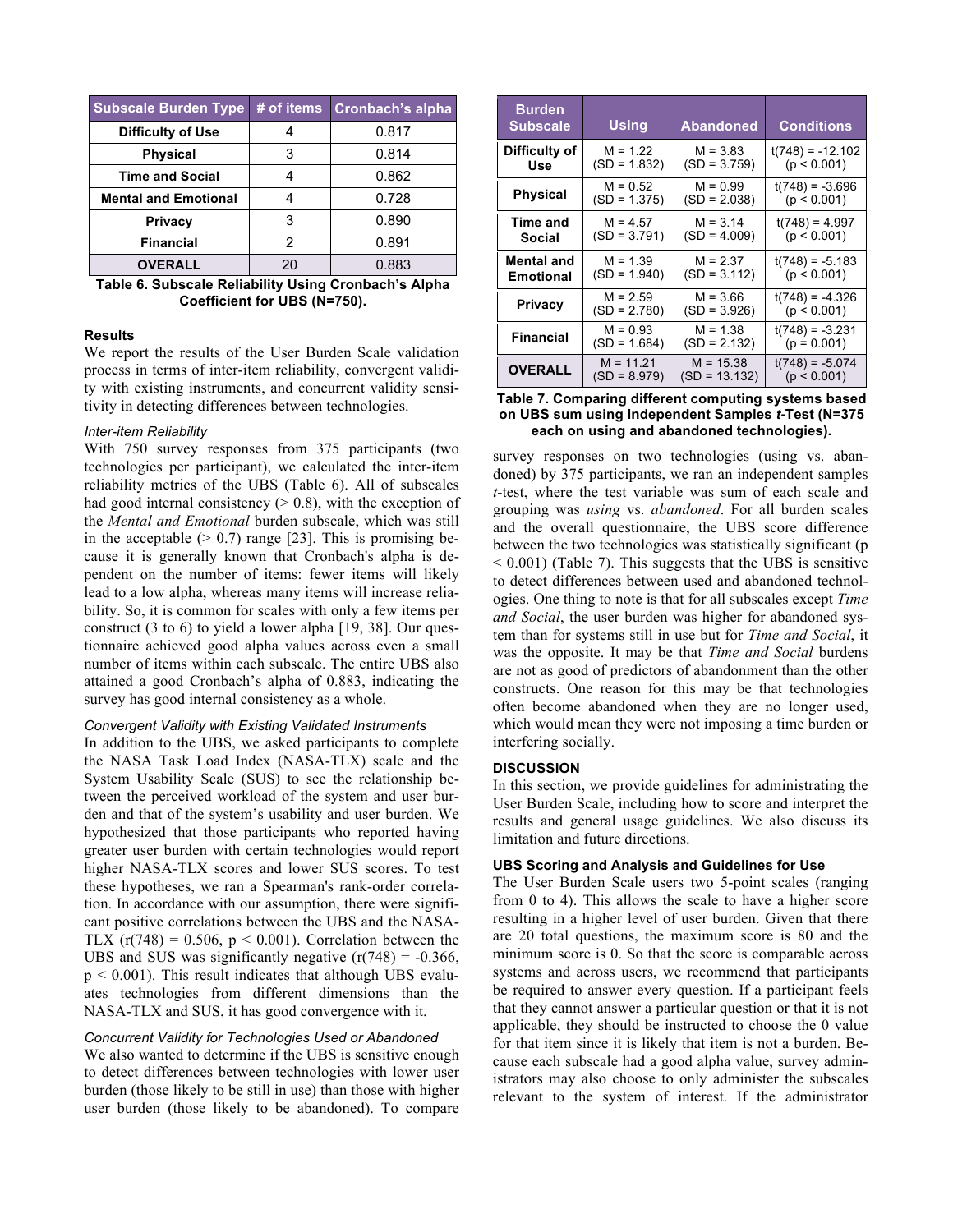|                               |                      | <b>User Burden Score Range</b> |                  |                |               |            |
|-------------------------------|----------------------|--------------------------------|------------------|----------------|---------------|------------|
| <b>Burden Subscale</b>        | # of<br><b>items</b> | А<br>top $15%$                 | в<br>next $30\%$ | C.<br>next 40% | D<br>next 10% | bottom 5%  |
| <b>Difficulty of Use</b>      |                      | 0                              | 0.25             | $0.5 - 1.5$    | $1.75 - 2.25$ | $2.5 - 4$  |
| <b>Physical</b>               | 3                    | $^{(1)}$                       |                  | $0.33 - 0.67$  | $1 - 1.33$    | $1.67 - 4$ |
| <b>Time and Social</b>        |                      | 0                              | $0.25 - 0.5$     | $0.75 - 2.25$  | $2.5 - 2.75$  | $3 - 4$    |
| <b>Mental &amp; Emotional</b> | 4                    | 0                              | 0.25             | $0.5 - 1$      | $1.25 - 1.75$ | $2 - 4$    |
| <b>Privacy</b>                | 3                    | 0                              | 0.33             | $0.67 - 2.33$  | $2.67 - 3.33$ | $3.67 - 4$ |
| <b>Financial</b>              |                      | 0                              |                  | $0.5 - 1.5$    | $2 - 3$       | $3.5 - 4$  |
| <b>OVERALL</b>                | 20                   | $0 - 0.15$                     | $0.2 - 0.45$     | $0.5 - 1.2$    | $1.25 - 1.7$  | $1.75 - 4$ |

**Table 8. Score guidelines for UBS (overall and each subscale)**



**Figure 1. UBS score distribution (N=750)**

chooses, he or she can calculate the score for each subscale by calculating the mean for items within each burden category to determine which constructs of user burden seem to be contributing the most burden.

Figure 1 shows UBS score distribution from initial 750 data points. Based on this, we present a score guidelines with letter grades in Table 8 (A: top 15%, B: next 30%, C: next 40%, D: next 10%, and F: bottom 5%.) We provide cutoff scores for each subscale as well as overall UBS.

Our validity tests described above were administered using Survey Gizmo (http://surveygizmo.com), where the first question asked participants the name of the system they were evaluating. We then piped the system name into all of the questions indicated by [X] in Table 4 and had the survey tool randomize the order of the questions for all participants. We believe that the scale could also be administered on paper if the system name was completed ahead of time (or [X] being replaced more generally by "the system") and each sheet printed had the questions in random order, but we have not yet validated the scale for use on paper. The 20-item version of the scale took approximately 2 to 3 minutes to complete. We also encourage administrators to

consider whether participants are currently using the system of interest and use the present tense version, and if they are evaluating a technology that has been abandoned to use the past tense version (see Table 4). We should also note that the scale assumes that the user has been using the system for some unspecified amount of time, and thus is intended more for evaluation of fully developed systems or later stage prototypes that are fully deployable, rather than early mockups or low-fidelity, non-functional prototypes.

Another consideration for use is interpreting *why* the system is causing the user to be burdened. In our interviews, there were several times that people had a hard time distinguishing between the burden of the system based on its design or its content. For example, if someone was evaluating Gmail, and they were asked to respond to questions about times when it has made them feel badly, they mentioned the content of specific emails or the quantity of emails as the source of bad feelings, in addition to issues with the interface itself. A few indicated that they were not sure that they would fault Gmail for making them feel bad because of this. The UBS does not currently distinguish between interface design and content, and so the user burden scores should be interpreted as a combination of the two. If further discernment is required, we recommend follow up studies with survey respondents to probe at what about the system is causing the user to feel burdened. Administrators could consider adding open-ended questions after administering the survey to allow participants to elaborate on the specific causes of user burden.

We believe that the UBS can be useful in helping designers to determine different types of trade-offs in their design. While it is good to reduce the overall level of user burden across all categories for a given system, it may not be possible to reduce all of them. In addition, it may be that by reducing one burden, another one increases. For example, to help reduce the privacy burden, a designer may add in a rich set of privacy control features. However, this may increase the difficulty of use burden by requiring the user to spend more time try to understand and maintain their privacy settings. Because the User Burden Scale has valid subscales, designers can look at individual scores for each subscale to determine which aspects of the system are contributing most to user burden. Because there are an unequal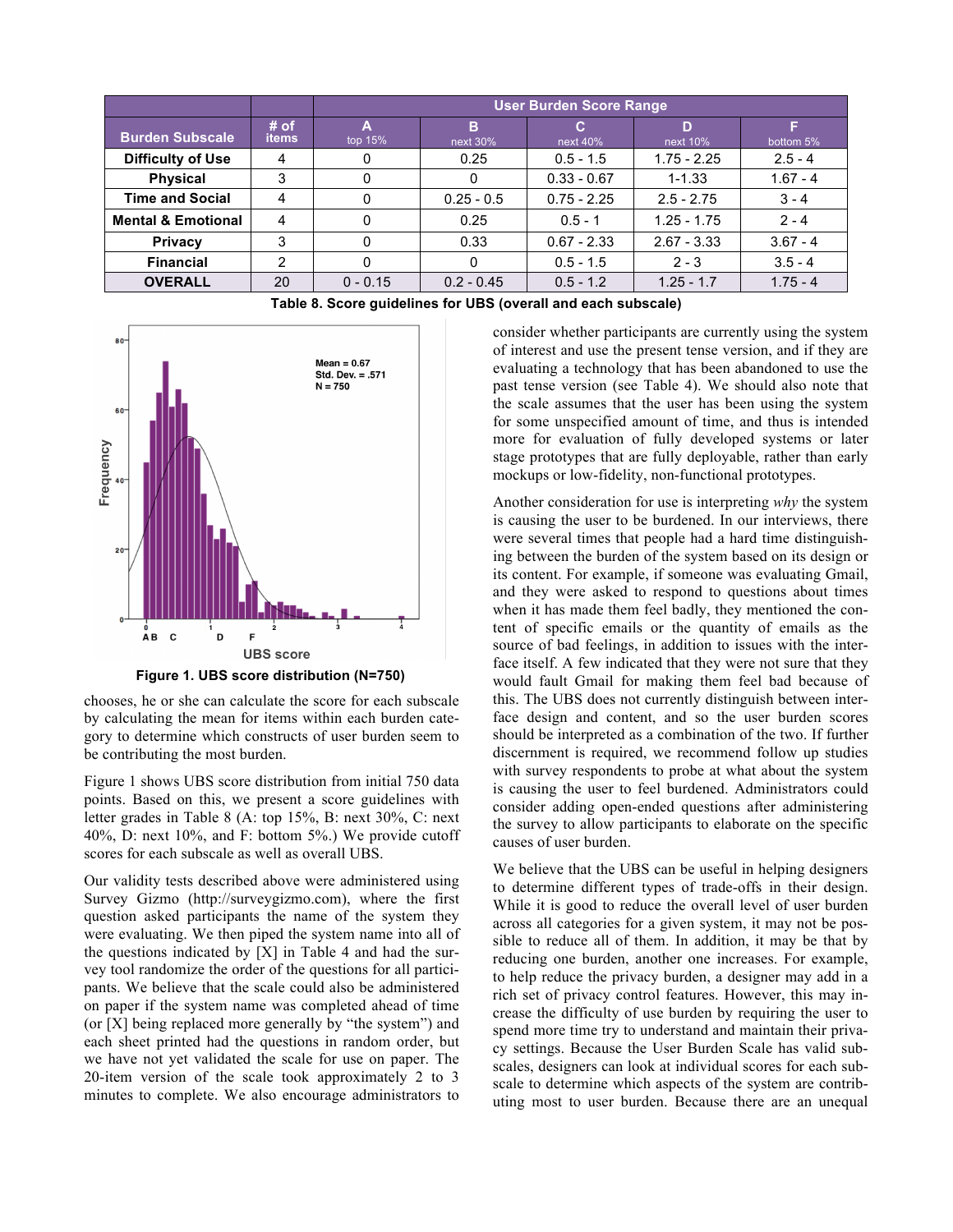number of questions within each subscale, however, average scores should be used rather than total scores when comparing across burden type.

# **Limitations**

Although we obtained good validity results for the UBS, we acknowledge a few limitations at this time. UBS is still in its early stage of validation and has not yet been tested on a large scale with large Ns for researchers or practitioners aiming to improve their technology design. Validating the questionnaire in practice with designers or researchers could provide more insights on how to best use the UBS. We encourage researchers and practitioners to use our scale and provide us feedback on the usefulness of the results so that we can continue to develop and refine the scale for broader ranges of use. In addition, the scoring guidelines we provide in this paper are based on 750 responses on  $\sim$ 150 technologies. We expect scoring guidelines may change as people use it more and the community builds larger database.

There are other aspects of validity that still need to be tested. For one, we did not conduct a test-retest validation due to the difficulty of following up with online, anonymous participants. We also have not yet run predictive validity to determine if the UBS can predict if someone might abandon a technology later. There are also some general issues and limitations with numerical scales and subjective measures [30, 39]. Although user burden is intended to be inherently subjective, we do encourage administrators to use the UBS in combination with other more objective tests to gain an overall complete picture of user experience. Finally, although the user population on Mechanical Turk, which we used for our tests of validity, is relatively diverse for an Internet sample [11], it would still be prudent to test whether the UBS holds across different populations and different cultures.

## **Future Directions**

Future work will explore the use of the User Burden Scale with larger populations and investigations on different types of systems and interview researchers and practitioners on the overall usefulness of the scores for improving the understanding of the impact of the design of their systems. This includes also exploring whether we can create a version of the UBS that can be used to predict user burden for earlier stage prototypes. We also plan to conduct additional testing with participants across varying demographics, especially relating to age, gender, education level, cultural background, and technology expertise, to ensure that the scale is widely applicable across all populations.

# **CONCLUSION**

In this paper, we described the design and validation of a new scale for assessing user burden in computing systems, called the User Burden Scale. User burden is a model for characterizing the ways that computing systems might have a negative impact on the user across six different constructs: 1) difficulty of use, 2) physical, 3) time and social,

5) mental and emotional, 5) privacy, and 6) financial. We believe that user burden is a unique but important view of overall user experience that has not yet been supported through specific, lightweight measures. The User Burden Scale is intended for use with current or past users of systems to help researchers and practitioners to understand different aspects of user burden their users are experiencing. We hope that this scale can be useful for researchers and practitioners alike in understanding the ways that computing systems can have an impact on the user's lives beyond just issues of usability and enjoyment. Although our scale has been validated, there are some limitations to the scale's use that should be considered during use. Future work will seek to understand more about how the UBS can be used in broader contexts and how useful it is in helping to improve the design of computing systems.

# **ACKNOWLEDGMENTS**

This research was reviewed and approved for exemption by University of Washington Human Subjects Division. Research was funded by National Science Foundation grants #0952623 and #1344613. We also thank Svetlana, Yarosh, Divya Addepalli, Chih-Wei Chen, Cynthia Bennett, and Nicole Tidwell for their assistance in this research. Finally, we would like to thank the reviewers and associate chairs for their very helpful and insightful reviews on this paper.

## **REFERENCES**

- 1. Sajay Arthanat, Stephen M. Bauer, James A. Lenker, Susan M. Nochajski, and Yow Wu B. Wu. 2007. Conceptualization and measurement of assistive technology usability. *Disability & Rehabilitation: Assistive Technology* 2, 4: 235-248.
- 2. Ilhan Aslan, Martin Murer, Verena Fuchsberger, Andrew Fugard, and Manfred Tscheligi. 2013. Workload on your fingertips: the influence of workload on touchbased drag and drop. In *Proceedings of the 2013 ACM international conference on Interactive tabletops and surfaces* (ITS '13), 417-420.
- 3. Sasikanth Avancha, Amit Baxi, and David Kotz. 2012. Privacy in mobile technology for personal healthcare. *ACM Computing Surveys* (CSUR) 45, 1: 3.
- 4. James E. Bailey and Sammy W. Pearson. 1983. Development of a tool for measuring and analyzing computer user satisfaction. Management science 29, 5: 530-545.
- 5. Louise Barkhuus and Anind K. Dey. 2003. Location-Based Services for Mobile Telephony: a Study of Users' Privacy Concerns. In *INTERACT*, 3: 702-712.
- 6. Thomas Beauvisage. 2009. Computer usage in daily life. In *Proceedings of the SIGCHI conference on Human Factors in Computing Systems* (CHI '09), 575-584.
- 7. John L. Bennett 1984. Managing to meet usability requirements: establishing and meeting software development goals. *Visual display terminals*, 161-84.
- 8. Mark Bilandzic. 2010. The embodied hybrid space: designing ubiquitous computing towards an amplification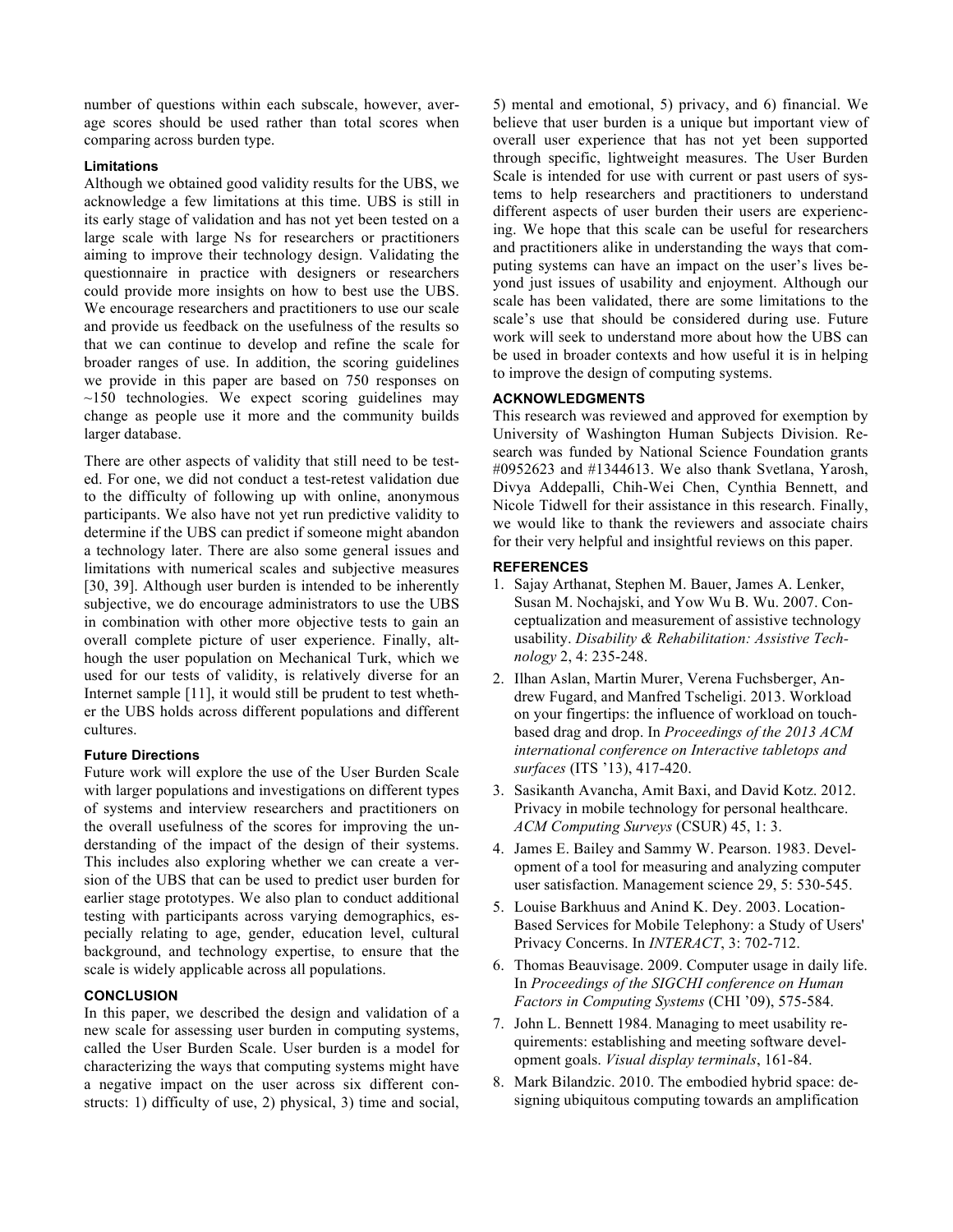of situated real world experiences. *In Proceedings of the 22nd Conference of the Computer-Human Interaction Special Interest Group of Australia on Computer-Human Interaction* (OzCHI '10), 422-427.

- 9. Richard E. Boyatzis. 1998*. Transforming qualitative information: Thematic analysis and code development.* Sage.
- 10.John Brooke. 1996. SUS-A quick and dirty usability scale. *Usability evaluation in industry* 189, 194: 4-7.
- 11.Michael Buhrmester, Tracy Kwang, and Samuel D. Gosling. 2011. Amazon's Mechanical Turk a new source of inexpensive, yet high-quality, data?. *Perspectives on psychological science* 6, 1: 3-5.
- 12.Rudy Den Buurman. 1997. User-centred design of smart products. *Ergonomics* 40, 10: 1159-1169.
- 13.Fang Chen, Natalie Ruiz, Eric Choi, Julien Epps, M. Asif Khawaja, Ronnie Taib, Bo Yin, and Yang Wang. Multimodal behavior and interaction as indicators of cognitive load. *ACM Transactions on Interactive Intelligent Systems* (TiiS '12) 2, 4: 22.
- 14.John P. Chin, Virginia A. Diehl, and Kent L. Norman. 1988. Development of an instrument measuring user satisfaction of the human-computer interface. In *Proceedings of the SIGCHI conference on Human factors in computing systems* (CHI '88), 213-218.
- 15.Lee J. Cronbach and R. L. Thorndike. 1971. Educational measurement. *Test validation*, 443-507.
- 16.Fred D. Davis. 1989. Perceived usefulness, perceived ease of use, and user acceptance of information technology. *MIS quarterly*, 319-340.
- 17.Fred D. Davis. 1993. User acceptance of information technology: system characteristics, user perceptions and behavioral impacts. *International journal of manmachine studies* 38, 3: 475-487.
- 18.Louise Demers, Rhoda Weiss-Lambrou and Bernadette Ska. 2002. The Quebec User Evaluation of Satisfaction with Assistive Technology (QUEST 2.0): an overview and recent progress. Technology and Disability 14, 3: 101-105.
- 19.David De Vaus. 2002*. Analyzing social science data: 50 key problems in data analysis.* Sage.
- 20.Judith Donath. 2014. How social media design shapes society. In *Proceedings of the extended abstracts of the 32nd annual ACM conference on Human factors in computing systems* (CHI '14), 1057-1058.
- 21.Joseph S. Dumas and Janice Redish. 1999. A practical guide to usability testing. *Intellect Books*.
- 22.Günther Gediga, Kai-Christoph Hamborg, and Ivo Düntsch. 1999. The IsoMetrics usability inventory: an operationalization of ISO 9241-10 supporting summative and formative evaluation of software systems. *Behaviour & Information Technology* 18, 3: 151-164.
- 23.Joseph A. Gliem and Rosemary R. Gliem. 2003. Calculating, interpreting, and reporting Cronbach's alpha reliability coefficient for Likert-type scales. *Midwest Research-to-Practice Conference in Adult, Continuing, and Community Education*.
- 24.John D. Gould and Clayton Lewis. 1985. Designing for usability: key principles and what designers think. *Communications of the ACM* 28, 3: 300-311.
- 25.Jeroen B. Guinée. 2002. Handbook on life cycle assessment operational guide to the ISO standards." The international journal of life cycle assessment 7, 5: 311-313.
- 26.Robert Harmon, David Raffo, and Stuart Faulk. 2003. Incorporating price sensitivity measurement into the software engineering process. In *Management of Engineering and Technology* (PICMET'03), *Technology Management for Reshaping the World. Portland International Conference on*, 316-323.
- 27.Sandra G. Hart and Lowell E. Staveland. Development of NASA-TLX (Task Load Index): Results of empirical and theoretical research. *Advances in psychology,* 52: 139-183..
- 28.Leanne M. Hirshfield, Erin Treacy Solovey, Audrey Girouard, James Kebinger, Robert JK Jacob, Angelo Sassaroli, and Sergio Fantini. 2009. Brain measurement for usability testing and adaptive interfaces: an example of uncovering syntactic workload with functional near infrared spectroscopy. In *Proceedings of the SIGCHI Conference on Human Factors in Computing Systems* (CHI '09), 2185-2194.
- 29.Jason I. Hong, Jennifer D. Ng, Scott Lederer, and James A. Landay. 2004. Privacy risk models for designing privacy-sensitive ubiquitous computing systems. In *Proceedings of the 5th conference on Designing interactive systems: processes, practices, methods, and techniques* (DIS '04), 91-100.
- 30.Salar Jahedi and Fabio Méndez. 2014. On the advantages and disadvantages of subjective measures. *Journal of Economic Behavior & Organization* 98: 97- 114.
- 31.Beom Suk Jin and Yong Gu Ji. 2010. Usability risk level evaluation for physical user interface of mobile phone. *Computers in Industry* 61, 4: 350-363.
- 32.Jurek Kirakowski and A. Dillon. 1988. The computer user satisfaction inventory (CUSI): Manual and scoring key. *Cork, Ireland: Human Factors Research Group, University College of Cork*.
- 33.Jurek Kirakowski and Mary Corbett. 1993. SUMI: The software usability measurement inventory. *British journal of educational technology* 24, 3: 210-212.
- 34.Jonathan Klein, Youngme Moon, and Rosalind W. Picard. 2002. This computer responds to user frustration:: Theory, design, and results. *Interacting with computers* 14, no. 2 (2002): 119-140.